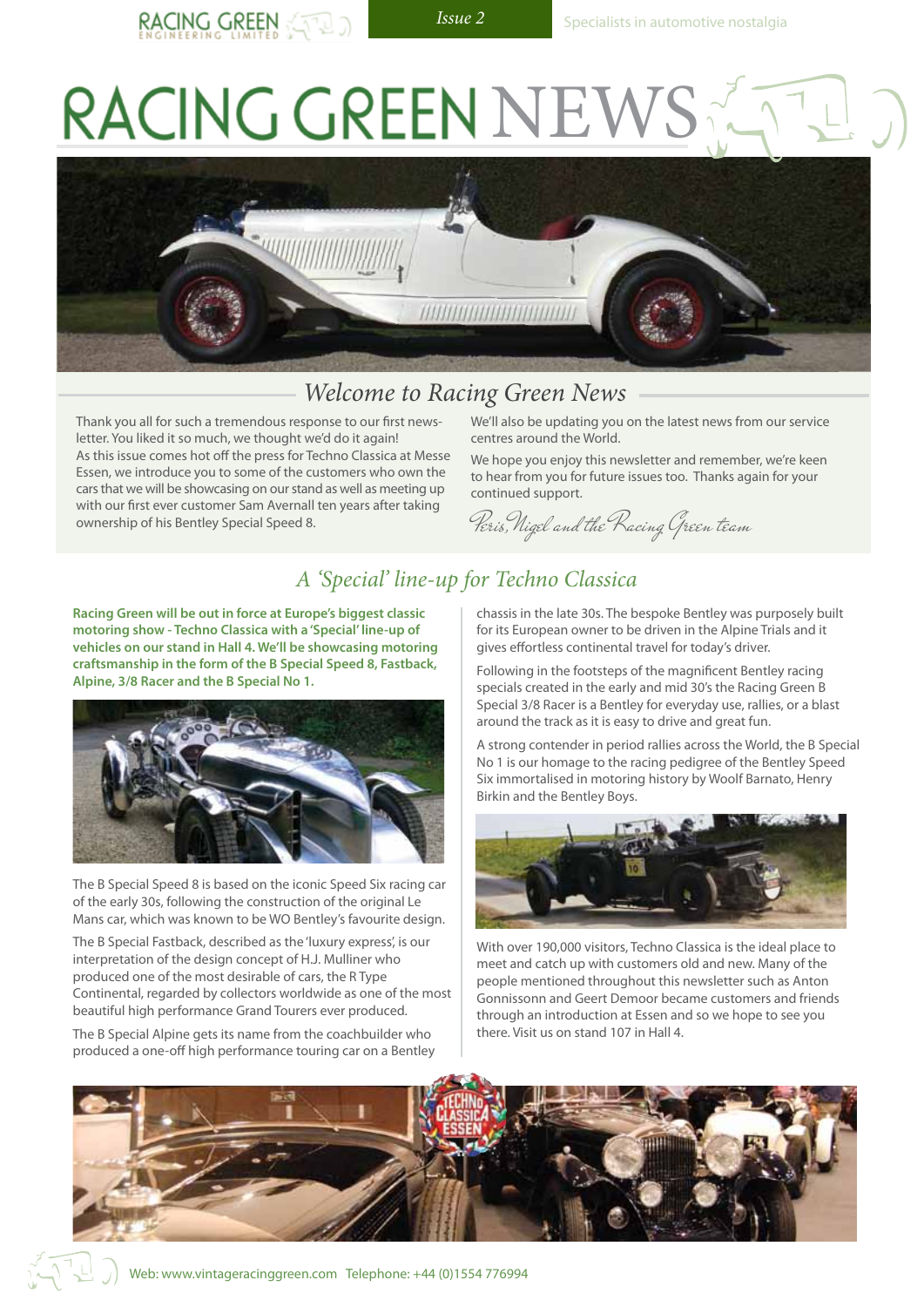

For Belgian Anton Gonnissen, it was love at first sight when he saw Racing Green's Bentley Special Speed 8 at Techno Classica in Essen, Germany in 2011. Since then he has taken his new love and his greatest love – his wife Inge and undertaken what is said to be the World's greatest motoring challenge, the Peking to Paris Rally. Anton gives us an insight into this new motoring passion.



I was charmed by the Speed 8's looks and just had to have it. My interest went from 0-100 in a second, it was that fast. It was love at first sight, serious stuff! For me, a Bentley has beauty, elegance and seriousness.

I was looking for an event that put the Bentley, my first car of this kind, to the ultimate test – and there is no bigger test than the Peking to Paris Rally. It was something my wife and I could do together that would challenge the car and us.

The Peking to Paris Rally takes place over 33 days, starting from the Great Wall of China in Beijing and driving through Mongolia and the Gobi Desert as well as Russia, Ukraine, Slovenia, Austria, Switzerland and finishing in the heart of Paris, France.

The biggest concern you have during the rally is the car but with the Bentley Special we had no worries. Yes there were minor jobs that had to be done on the car that I wasn't expecting. I soon realised I was not prepared to look after the mechanical issues but the beauty of these cars is the logical approach to their build and the practical methods used to repair them. I came to enjoy the two hours I spent at the end of each driving day, checking the car

over to make sure it was ready for the next. It gave me a sublime satisfaction in completing and fixing each task.

Now I can manage the basics but I still rely on Racing Green in South Wales to keep the car in its original state, happily making regular trips to the workshops and enjoying the Welsh hospitality.

There is excellent camaraderie with the other participants on the rally, all of who have entered for their own reasons. It's mildly competitive but it's more about 200 people with their noses pointing in the same direction.

Inge and I finished in tenth place in our class but in our minds we won. My favourite part of the whole experience was being able to share the journey and car with my wife.



Since the Peking to Paris, we've further adventures planned. We're taking part in the ERA's Road to Mandalay Rally in February 2015, and our own adventure, taking the car from Belgium to New York and across the USA to San Francisco.

If you are thinking of undertaking an event such as the Peking to Paris, my advice would be don't hesitate and to just go for it. Pick a good car (like mine) and a great partner (like mine – but she's taken), pay your fees so there is no backing out and do it. You'll never regret it!

**For more information on the Peking to Paris Rally, visit www.endurorally.com**

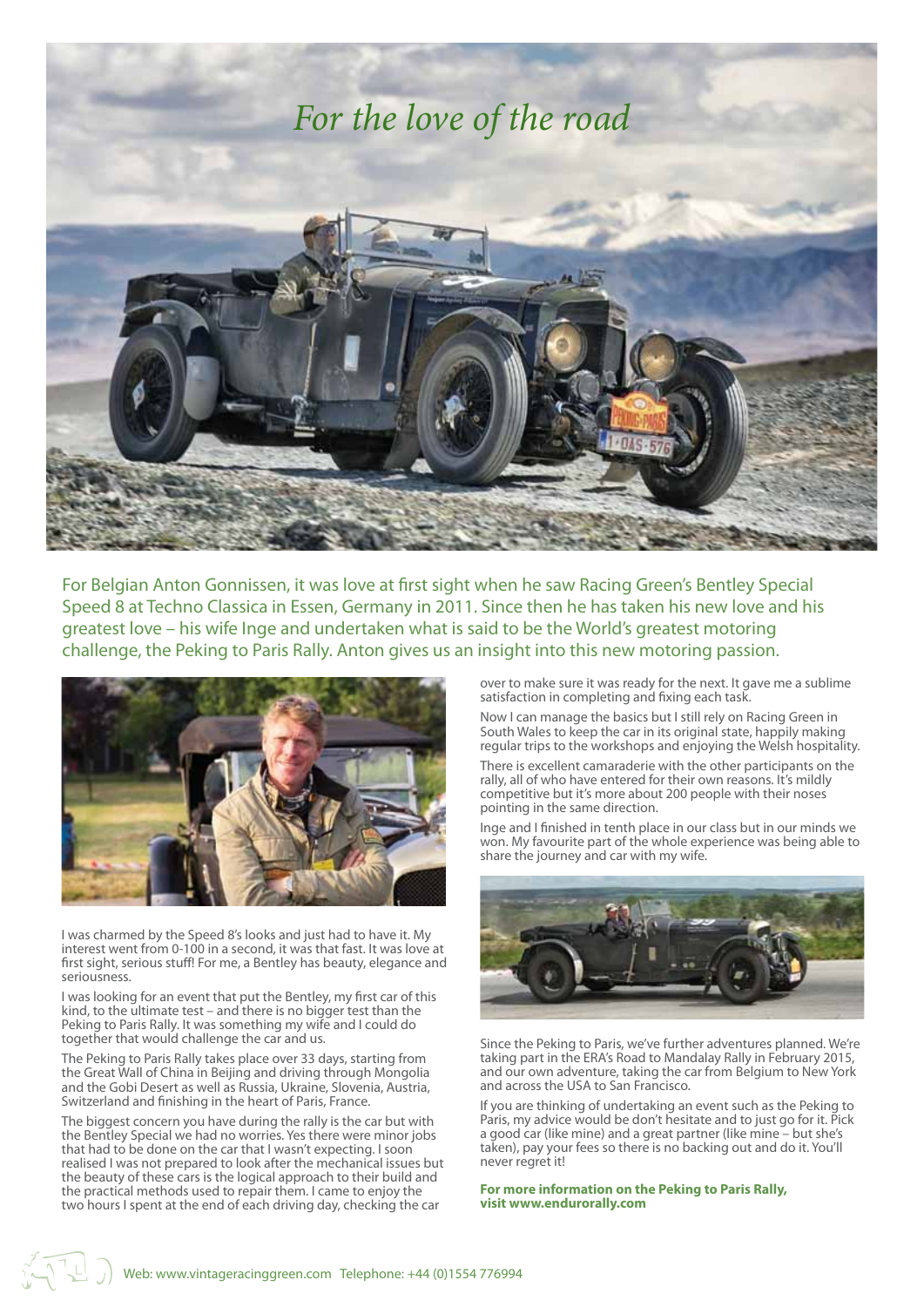

"People say I'm Racing Green's greatest ambassador," Geert Demoor tells us - and as the owner of every model of the Racing Cars produced, who are we to argue?

Geert has collected classic cars for over 35 years, his passion starting back in 1978 with his first VW Beetle. Collections of Mercedes Benz followed before he gathered a colourful collection of Cadillac Convertibles from the 1950s.

His passion for Racing Green's cars began five years ago at the Essen show when he laid eyes on the Old Number 1. He asked for a test drive and as soon as he got behind the wheel, he knew he had to have it.

"I came home and my wife didn't even have to ask if I was going to buy one," Geert explains. "She could tell by the smile on my face that I would. What she didn't know was I'd already ordered it the minute the test drive ended.

"I was so impressed with the driving experience of the car. It really separated the men from the boys. The noise from the engine alone makes you feel like you are the king of the road. It's my favourite of the cars…but I still had to have them all.

"As much as I love the Old Number 1, there's not much room in it for luggage if you are going on a longer trip so I bought the Speed 8. We take it on holiday every year, travelling throughout Europe in places such as Belgium, Luxemburg and Germany. In every village, people come to see the car and ask us about it.

"We already have the Alpine, our little lady, which we use in local rallies as she runs very smoothly. We're expecting the Blue Train, which is a piece of art, to arrive in August.

"When we visit Racing Green in Wales, I always respect the workmanship and craftsmanship that the team create. The team takes such pride in their work and that shows in the cars. They are so reliable and perfectly built.

**"Tell Peris and Nigel I'm ready to order the next one!"**